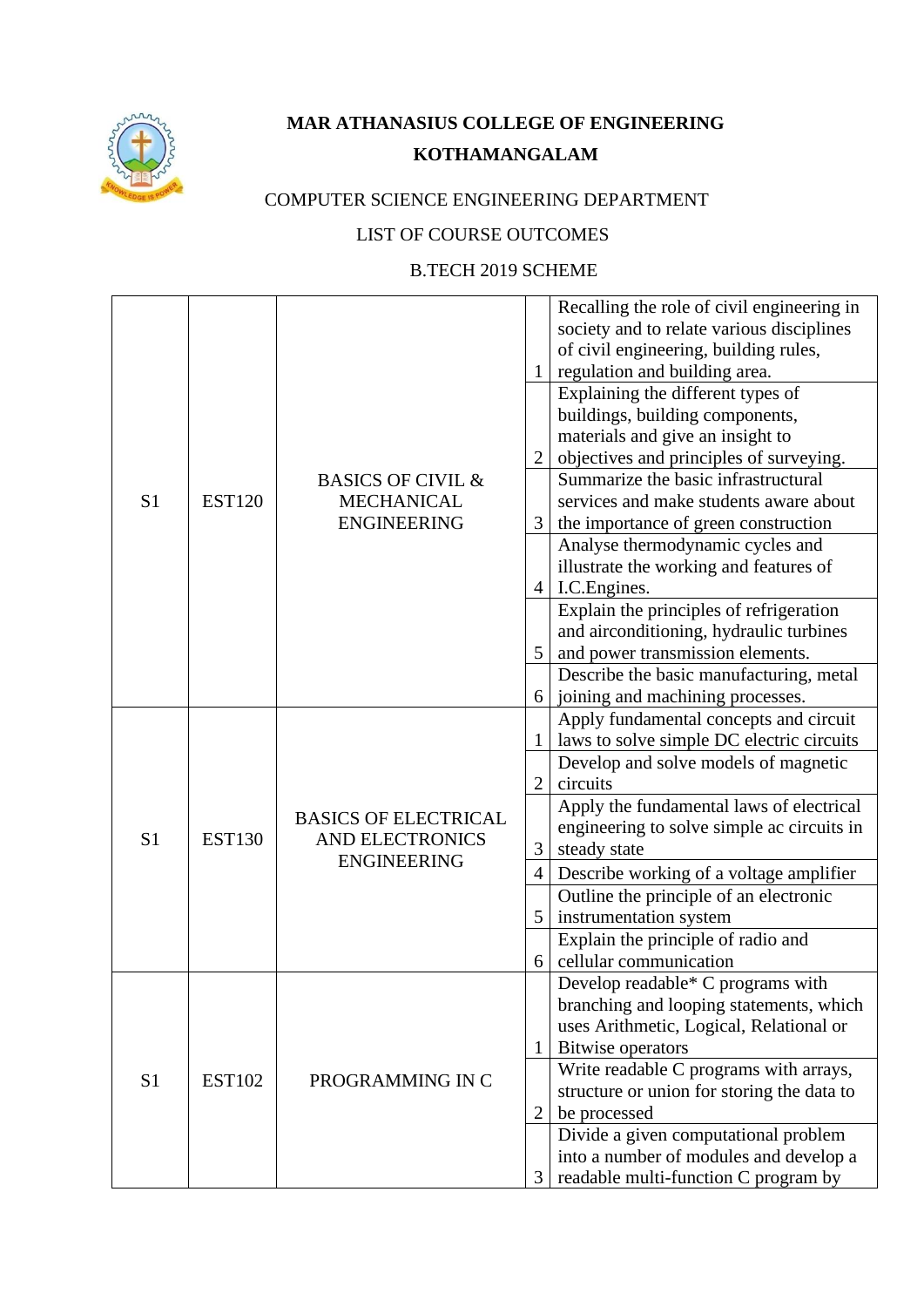|                |                |                                                |                | using recursion if required, to find the<br>solution to the computational problem |
|----------------|----------------|------------------------------------------------|----------------|-----------------------------------------------------------------------------------|
|                |                |                                                |                | Write readable C programs which use                                               |
|                |                |                                                |                | pointers for array processing and                                                 |
|                |                |                                                | 4              | parameter passing                                                                 |
|                |                |                                                |                | Develop readable C programs with files                                            |
|                |                |                                                | 5              | for reading input and storing output                                              |
|                |                |                                                |                | Name and explain the use of different                                             |
|                |                |                                                |                | devices and tools used for civil                                                  |
|                |                |                                                | $\mathbf{1}$   | engineering measurements                                                          |
|                |                |                                                |                | Demonstrate the steps involved in basic<br>civil engineering activities like plot |
|                |                |                                                |                | measurement, setting out operation,                                               |
|                |                |                                                |                | evaluating the natural profile of land,                                           |
|                |                |                                                |                | plumbing and undertaking simple                                                   |
|                |                |                                                | $\overline{2}$ | construction work                                                                 |
|                |                |                                                |                | Choose materials and methods required                                             |
|                |                | <b>CIVIL &amp; MECHANICAL</b>                  |                | for basic civil engineering activities like                                       |
| S <sub>1</sub> | <b>ESL 120</b> | <b>WORKSHOP</b>                                |                | field measurements, masonry work and                                              |
|                |                |                                                | 3              | plumbing.                                                                         |
|                |                |                                                |                | Identify Basic Mechanical workshop                                                |
|                |                |                                                |                | operations in accordance                                                          |
|                |                |                                                | 4              | with the material and objects                                                     |
|                |                |                                                |                | Apply appropriate Tools and Instruments                                           |
|                |                |                                                |                | with respect to the mechanical workshop                                           |
|                |                |                                                | 5              | trades                                                                            |
|                |                |                                                |                | Apply appropriate safety measures with                                            |
|                |                |                                                |                | respect to the mechanical workshop                                                |
|                |                |                                                | 6              | trades                                                                            |
|                |                |                                                |                | Compute the derivatives and line                                                  |
|                |                |                                                |                | integrals of vector functions and learn                                           |
|                |                |                                                | 1              | their applications                                                                |
|                |                |                                                |                | Evaluate surface and volume integrals<br>and learn their inter-relations and      |
|                |                |                                                | $\overline{2}$ | applications.                                                                     |
|                |                | <b>VECTOR CALCULUS,</b><br><b>DIFFERENTIAL</b> |                | Solve homogeneous and non-                                                        |
| S <sub>2</sub> | <b>MAT102</b>  | <b>EQUATIONS AND</b>                           |                | homogeneous linear differential equation                                          |
|                |                | <b>TRANSFORMS</b>                              | 3              | with constant coefficients                                                        |
|                |                |                                                |                | Compute Laplace transform and apply                                               |
|                |                |                                                | 4              | them to solve odes arising in engineering                                         |
|                |                |                                                |                | Determine the Fourier transforms of                                               |
|                |                |                                                |                | functions and apply them to solve                                                 |
|                |                |                                                | 5              | problems arising in engineering                                                   |
|                |                |                                                |                | Demonstrate safety measures against                                               |
|                |                | ELECTRICAL &                                   | 1              | electric shocks                                                                   |
| S <sub>2</sub> | <b>ESL130</b>  | <b>ELECTRONICS</b>                             |                | Identify the tools used for electrical                                            |
|                |                | <b>WORKSHOP</b>                                |                | wiring, electrical accessories, wires,                                            |
|                |                |                                                | $\overline{2}$ | cables, batteries and standard symbols                                            |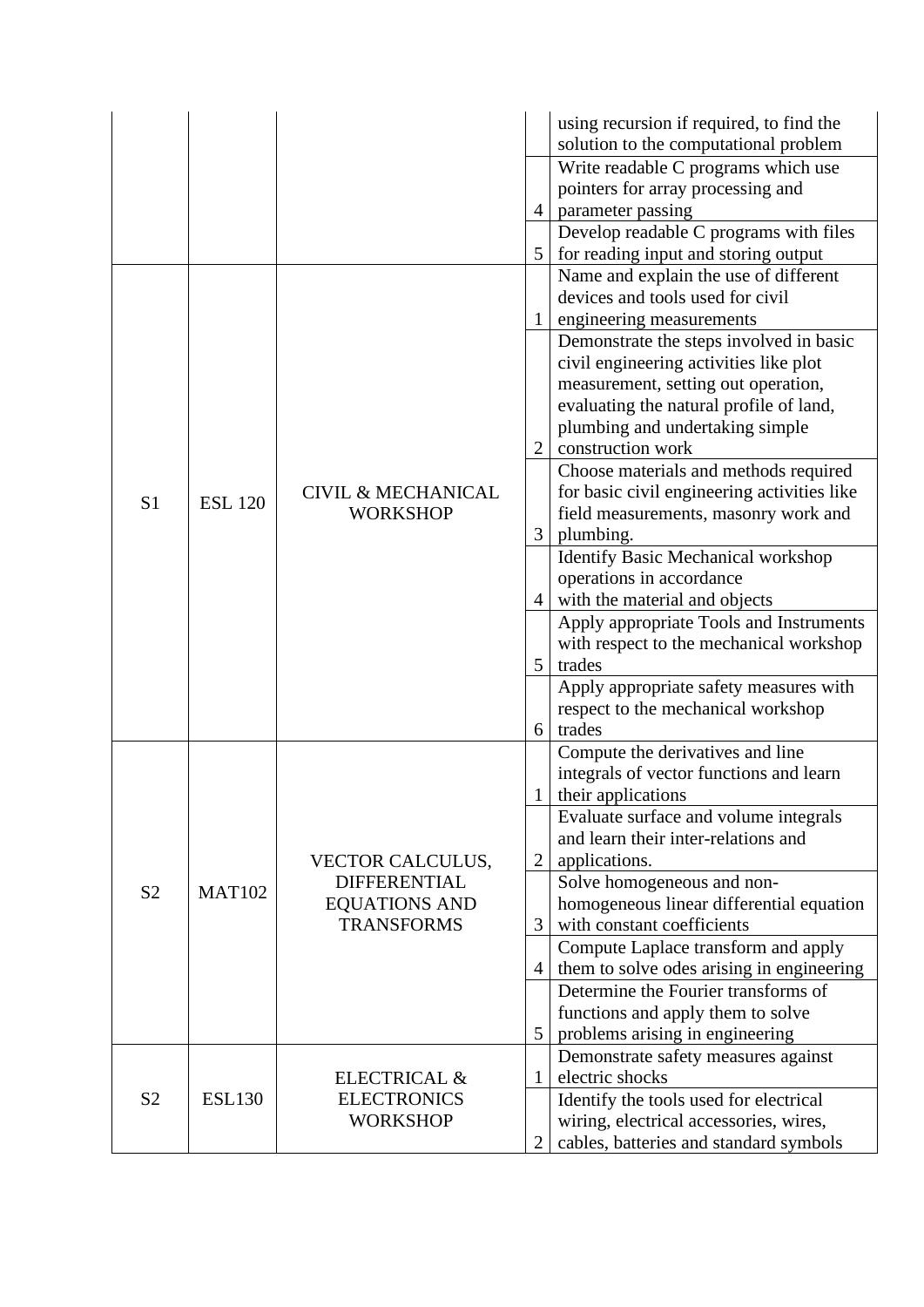|                |               |                             | 3              | Develop the connection diagram, identify<br>the suitable accessories and materials<br>necessary for wiring simple lighting<br>circuits for domestic buildings |
|----------------|---------------|-----------------------------|----------------|---------------------------------------------------------------------------------------------------------------------------------------------------------------|
|                |               |                             | $\overline{4}$ | Identify and test various electronic<br>components and Assemble and test<br>electronic circuits on boards                                                     |
|                |               |                             | 5              | Draw circuit schematics with EDA tools                                                                                                                        |
|                |               |                             | 6              | Work in a team with good interpersonal<br>skills                                                                                                              |
|                |               |                             |                |                                                                                                                                                               |
|                |               |                             | 1              | Draw the projection of points and lines<br>located in different quadrants                                                                                     |
|                |               |                             |                | Prepare multiview orthographic                                                                                                                                |
|                |               |                             |                | projections of objects by visualizing                                                                                                                         |
|                |               |                             |                | them in different positions                                                                                                                                   |
|                |               |                             |                | Draw sectional views and develop                                                                                                                              |
| S <sub>2</sub> | <b>EST110</b> | <b>ENGINEERING GRAPHICS</b> | 3              | surfaces of a given object                                                                                                                                    |
|                |               |                             |                | Prepare pictorial drawings using the                                                                                                                          |
|                |               |                             |                | principles of isometric and perspective                                                                                                                       |
|                |               |                             |                | projections to visualize objects in three<br>dimensions.                                                                                                      |
|                |               |                             | 4              |                                                                                                                                                               |
|                |               |                             | 5              | Convert 3D views to orthographic views                                                                                                                        |
|                |               |                             |                | Obtain multiview projections and solid                                                                                                                        |
|                |               |                             | 6              | models of objects using CAD tools                                                                                                                             |
|                |               |                             | 1              | Recall principles and theorems related to<br>rigid body mechanics                                                                                             |
|                | <b>EST100</b> |                             |                | Identify and describe the components of                                                                                                                       |
|                |               |                             |                | system of forces acting on the rigid body                                                                                                                     |
|                |               |                             |                | Apply the conditions of equilibrium to                                                                                                                        |
|                |               | <b>ENGINEERING</b>          |                | various practical problems involving                                                                                                                          |
| S <sub>2</sub> |               |                             | 3 <sup>1</sup> | different force system.                                                                                                                                       |
|                |               | <b>MECHANICS</b>            |                | Choose appropriate theorems, principles                                                                                                                       |
|                |               |                             |                | or formulae to solve problems of                                                                                                                              |
|                |               |                             | 4              | mechanics.                                                                                                                                                    |
|                |               |                             |                | Solve problems involving rigid bodies,                                                                                                                        |
|                |               |                             |                | applying the properties of distributed                                                                                                                        |
|                |               |                             | 5              | areas and masses                                                                                                                                              |
|                |               |                             |                | Apply the basic concepts of                                                                                                                                   |
|                |               |                             |                | electrochemistry and corrosion to explore                                                                                                                     |
| S <sub>2</sub> |               |                             |                | its possible applications in various                                                                                                                          |
|                |               |                             | 1              | engineering fields.                                                                                                                                           |
|                | <b>CYT100</b> | <b>ENGINEERING</b>          |                | Understand various spectroscopic                                                                                                                              |
|                |               | <b>CHEMISTRY</b>            |                | techniques like UV-Visible, IR, NMR                                                                                                                           |
|                |               |                             | $\overline{2}$ | and its Applications                                                                                                                                          |
|                |               |                             |                | Apply the knowledge of analytical                                                                                                                             |
|                |               |                             |                | method for characterizing a chemical                                                                                                                          |
|                |               |                             | 3              | mixture or a compound. Understand the                                                                                                                         |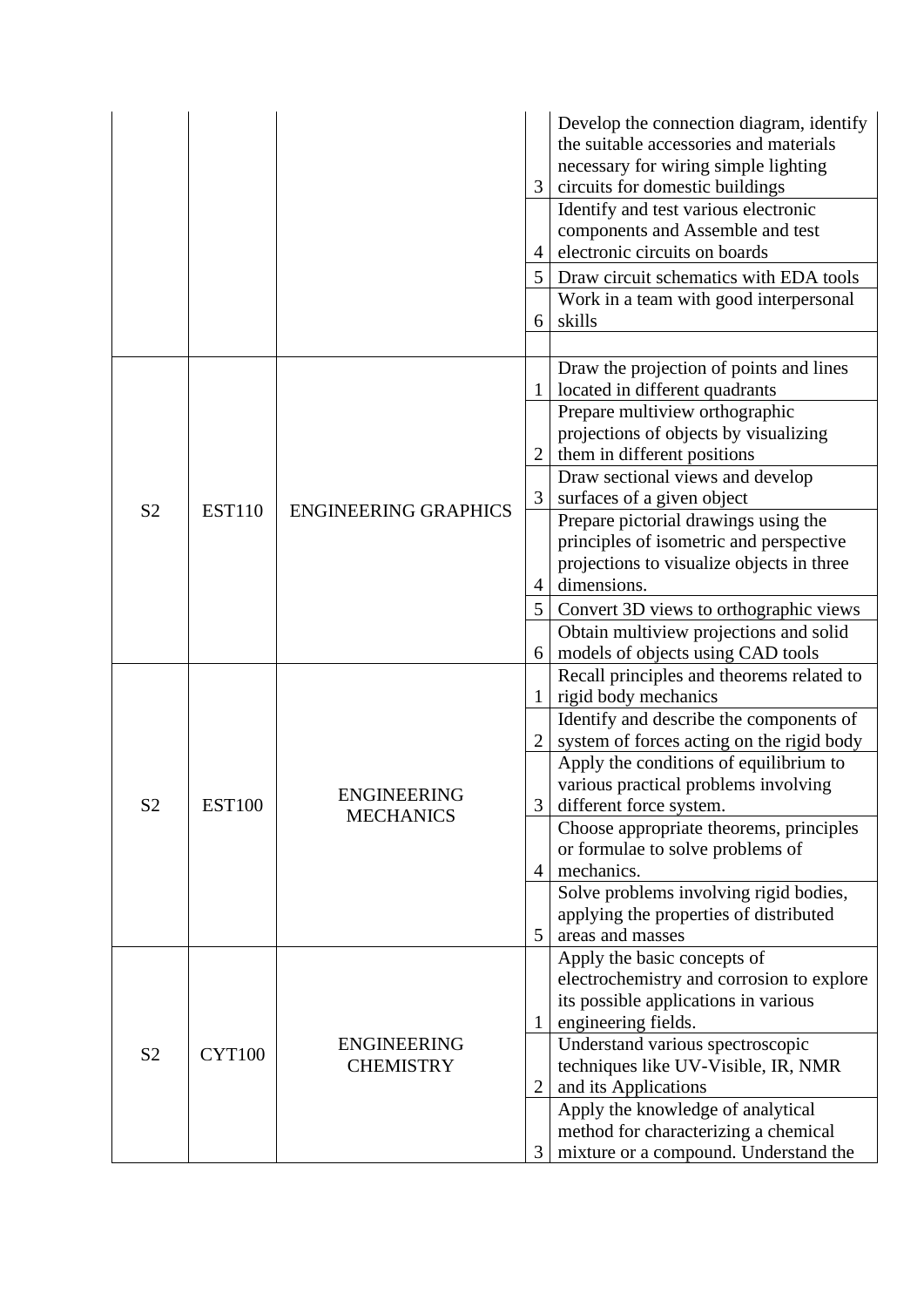|                |               |                                            |                | basic concept of SEM for surface           |
|----------------|---------------|--------------------------------------------|----------------|--------------------------------------------|
|                |               |                                            |                | characterization of nano materials         |
|                |               |                                            |                | Learn about the basics of stereochemistry  |
|                |               |                                            |                | and its application. Apply the knowledge   |
|                |               |                                            |                | of conducting polymers and advanced        |
|                |               |                                            | 4              | polymers in engineering                    |
|                |               |                                            |                | Study various types of water treatment     |
|                |               |                                            |                | methods to develop skills for treating     |
|                |               |                                            | 5              | waste water.                               |
|                |               |                                            |                | Understand and practice different          |
|                |               |                                            |                | techniques of quantitative chemical        |
|                |               |                                            |                | analysis to generate experimental skills   |
|                |               |                                            | $\mathbf{1}$   | and apply these skills to various analyses |
|                |               |                                            |                | Develop skills relevant to synthesize      |
|                |               |                                            |                | organic polymers and acquire the           |
|                |               |                                            |                | practical skill to use TLC for the         |
|                |               |                                            |                | identification of drugs                    |
|                |               |                                            |                | Develop the ability to understand and      |
|                | <b>CYL120</b> | <b>ENGINEERING</b><br><b>CHEMISTRY LAB</b> |                | explain the use of modern spectroscopic    |
|                |               |                                            |                | techniques for analysing and interpreting  |
|                |               |                                            |                | the IR spectra and NMR spectra of some     |
| S <sub>2</sub> |               |                                            | 3              | organic compounds                          |
|                |               |                                            |                | Acquire the ability to understand, explain |
|                |               |                                            | $\overline{4}$ | and use instrumental techniques for        |
|                |               |                                            |                | chemical analysis                          |
|                |               |                                            |                | Learn to design and carry out scientific   |
|                |               |                                            |                | experiments as well as accurately record   |
|                |               |                                            |                | and analyze the results of such            |
|                |               |                                            | 5              | experiments                                |
|                |               |                                            |                | Function as a member of a team,            |
|                |               |                                            |                | communicate effectively and engage in      |
|                |               |                                            |                | further learning. Also understand how      |
|                |               |                                            |                | chemistry addresses social, economical     |
|                |               |                                            |                | and environmental problems and why it      |
|                |               |                                            | 6              | is an integral part of curriculum          |
|                |               |                                            |                | Compute the quantitative aspects of        |
|                |               |                                            |                | waves and oscillations in engineering      |
|                |               |                                            | 1              | systems                                    |
|                |               |                                            |                | Apply the interaction of light with matter |
|                |               |                                            |                | through interference, diffraction and      |
|                |               |                                            |                | identify these phenomena in different      |
| S <sub>1</sub> |               |                                            |                | natural optical processes and optical      |
|                | <b>PHT100</b> | <b>ENGINEERING PHYSICS A</b>               | $\overline{2}$ | instruments                                |
|                |               | (FOR CIRCUIT BRANCHES)                     |                | Analyze the behavior of matter in the      |
|                |               |                                            |                | atomic and subatomic level through the     |
|                |               |                                            |                | principles of quantum mechanics to         |
|                |               |                                            |                | perceive the microscopic processes in      |
|                |               |                                            | 3              | electronic devices.                        |
|                |               |                                            |                | Classify the properties of magnetic        |
|                |               |                                            | $\overline{4}$ | materials and apply vector calculus to     |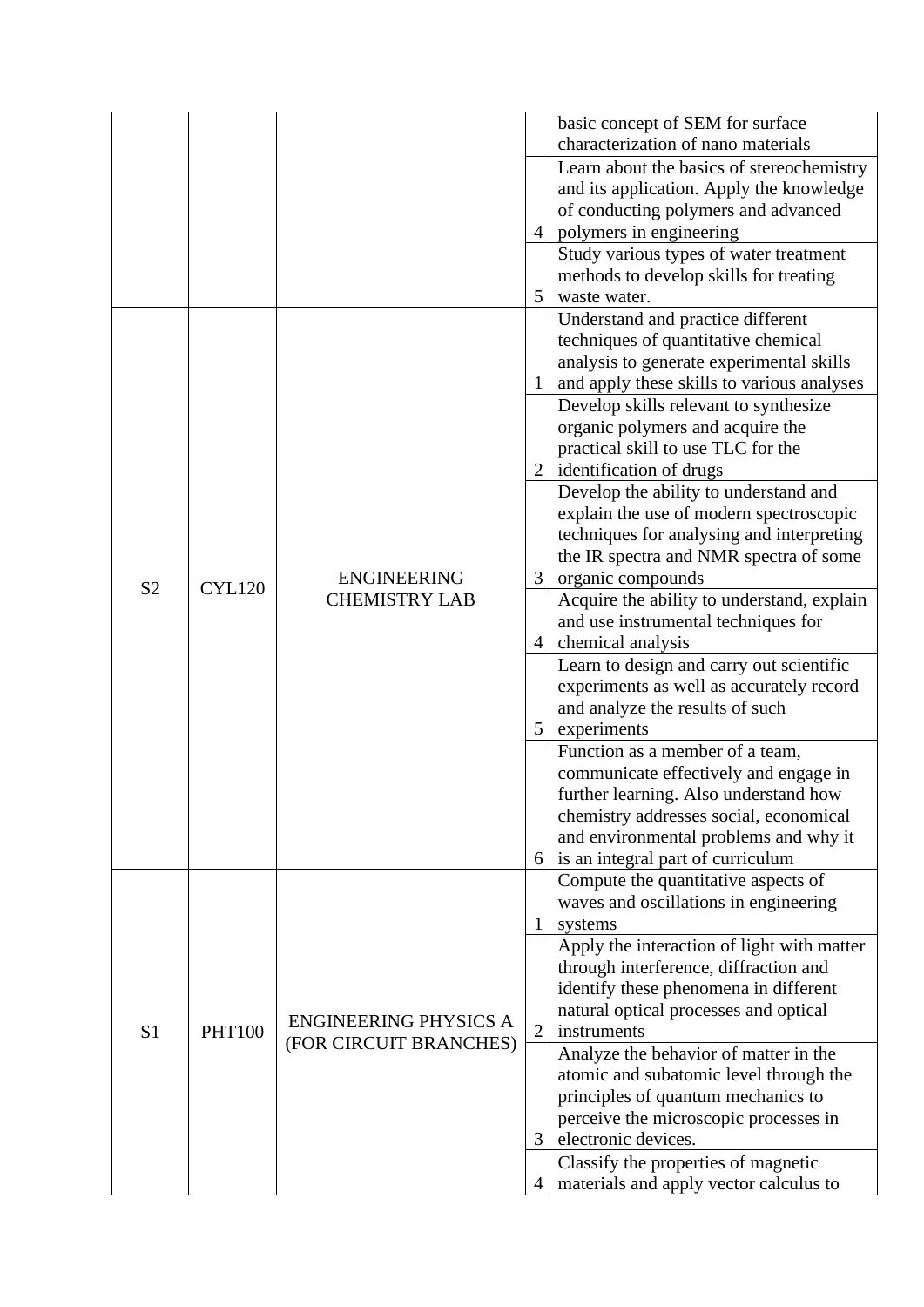|                |               |                                                                        |   | static magnetic fields and use Maxwell's<br>equations to diverse engineering<br>problems                                                                                              |
|----------------|---------------|------------------------------------------------------------------------|---|---------------------------------------------------------------------------------------------------------------------------------------------------------------------------------------|
|                |               |                                                                        | 5 | Analyze the principles behind various<br>superconducting applications, explain the<br>working of solid state lighting devices<br>and fibre optic communication system                 |
|                |               |                                                                        | 1 | Compute the quantitative aspects of<br>waves and oscillations in engineering<br>systems                                                                                               |
|                |               |                                                                        | 2 | Apply the interaction of light with matter<br>through interference, diffraction and<br>identify these phenomena in different<br>natural optical processes and optical<br>instruments  |
| S <sub>1</sub> | <b>PHT110</b> | <b>ENGINEERING PHYSICS A</b><br>(FOR NON- CIRCUIT<br><b>BRANCHES</b> ) | 3 | Analyze the behavior of matter in the<br>atomic and subatomic level through the<br>principles of quantum mechanics to<br>perceive the microscopic processes in<br>electronic devices. |
|                |               |                                                                        | 4 | Classify the properties of magnetic<br>materials and apply vector calculus to<br>static magnetic fields and use Maxwell's<br>equations to diverse engineering<br>problems             |
|                |               |                                                                        | 5 | Analyze the principles behind various<br>superconducting applications, explain the<br>working of solid state lighting devices<br>and fibre optic communication system                 |
|                |               |                                                                        | 1 | Develop analytical/experimental skills<br>and impart prerequisite hands on<br>experience for engineering laboratories                                                                 |
|                | <b>PHL120</b> |                                                                        |   | Understand the need for precise<br>measurement practices for data recording                                                                                                           |
|                |               |                                                                        |   | Understand the principle, concept,                                                                                                                                                    |
| S <sub>1</sub> |               | <b>ENGINEERING PHYSICS</b><br>LAB                                      | 3 | working and applications of relevant<br>technologies and comparison of results<br>with theoretical calculations                                                                       |
|                |               |                                                                        | 4 | Analyze the techniques and skills<br>associated with modern scientific tools<br>such as lasers and fiber optics                                                                       |
|                |               |                                                                        |   | Develop basic communication skills<br>through working in groups in performing<br>the laboratory experiments and by                                                                    |
|                |               |                                                                        | 5 | interpreting the results<br>Define and Identify different life skills                                                                                                                 |
| S <sub>1</sub> | <b>HUN101</b> | LIFE SKILL                                                             | 1 | required in personal and professional life                                                                                                                                            |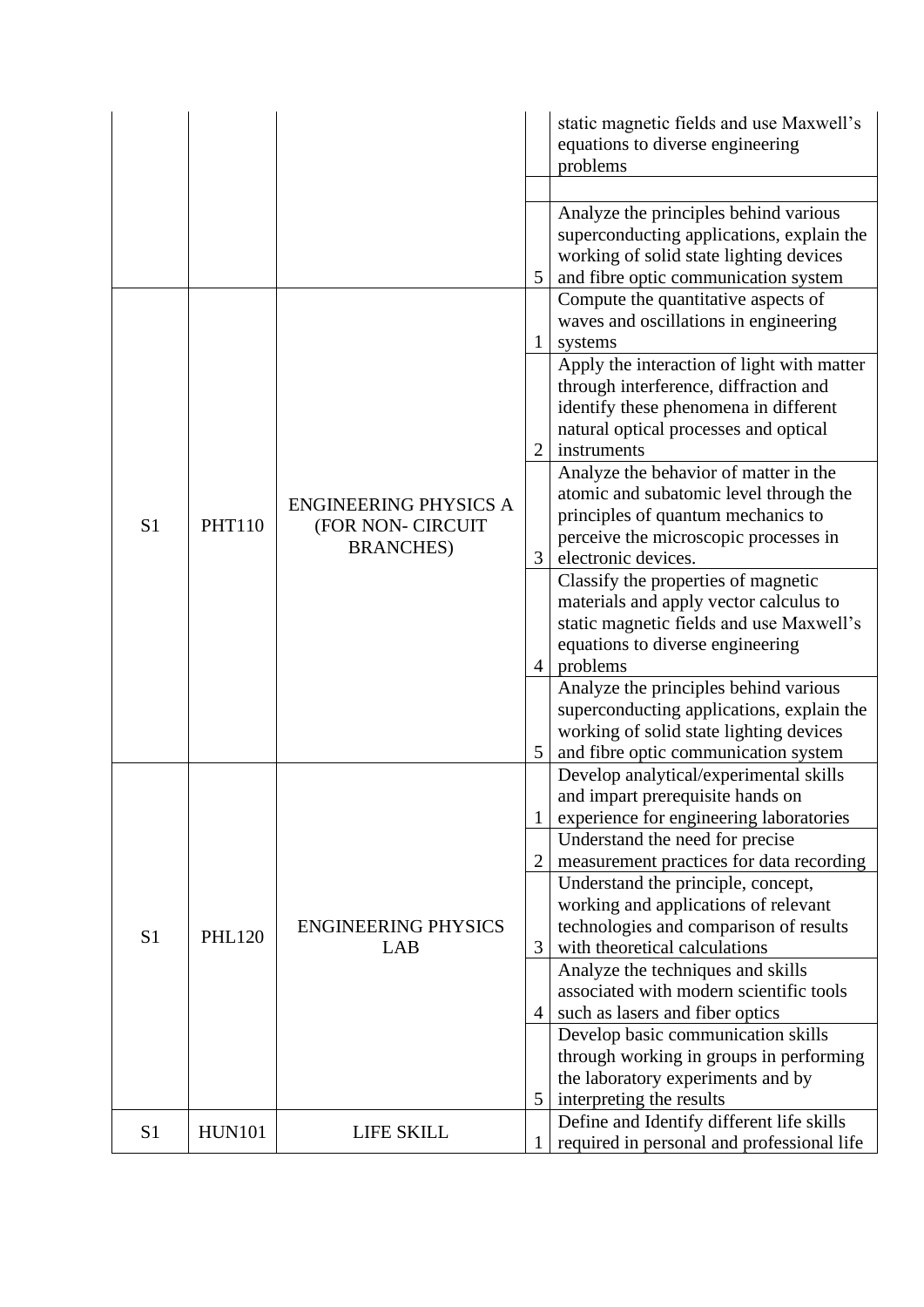|                |                   |                                             | 3              | Develop an awareness of the self and<br>apply well-defined techniques to cope<br>with emotions and stress.<br>Explain the basic mechanics of effective<br>communication and demonstrate these<br>through presentations.<br>Take part in group discussions<br>Use appropriate thinking and problem |
|----------------|-------------------|---------------------------------------------|----------------|---------------------------------------------------------------------------------------------------------------------------------------------------------------------------------------------------------------------------------------------------------------------------------------------------|
|                |                   |                                             | 5              | solving techniques to solve new<br>problems<br>Understand the basics of teamwork and                                                                                                                                                                                                              |
|                |                   |                                             | 6              | leadership<br>Solve systems of linear equations,<br>diagonalize matrices and characterise                                                                                                                                                                                                         |
|                |                   |                                             | 2              | quadratic forms<br>Compute the partial and total derivatives<br>and maxima and minima of multivariable<br>functions                                                                                                                                                                               |
| S <sub>3</sub> | <b>MAT101</b>     | LINEAR ALGEBRA AND<br><b>CALCULUS</b>       | 3              | Compute multiple integrals and apply<br>them to find areas and volumes of<br>geometrical shapes, mass and centre of<br>gravity of plane laminas                                                                                                                                                   |
|                |                   |                                             | $\overline{4}$ | Perform various tests to determine<br>whether a given series is convergent,<br>absolutely convergent or conditionally<br>convergent                                                                                                                                                               |
|                |                   |                                             | 5              | Determine the Taylor and Fourier series<br>expansion of functions and learn their<br>applications                                                                                                                                                                                                 |
|                |                   |                                             |                | Develop vocabulary and language skills<br>relevant to engineering as a profession                                                                                                                                                                                                                 |
|                |                   |                                             | $\overline{2}$ | Analyze, interpret and effectively<br>summarize a variety of textual content                                                                                                                                                                                                                      |
|                |                   |                                             | 3              | Create effective technical presentations                                                                                                                                                                                                                                                          |
| S <sub>3</sub> | <b>HUN102</b>     | <b>PROFESSIONAL</b><br><b>COMMUNICATION</b> | $\overline{A}$ | Discuss a given technical/non-technical<br>topic in a group setting and arrive at<br>generalizations/consensus                                                                                                                                                                                    |
|                |                   |                                             |                | Identify drawbacks in listening patterns                                                                                                                                                                                                                                                          |
|                |                   |                                             | 5              | and apply listening techniques for<br>specific needs                                                                                                                                                                                                                                              |
|                |                   |                                             | 6              | Create professional and technical<br>documents that are clear and adhering to<br>all the necessary conventions                                                                                                                                                                                    |
|                |                   |                                             |                | Check the validity of predicates in                                                                                                                                                                                                                                                               |
|                |                   | <b>DISCRETE</b>                             |                | Propositional and Quantified                                                                                                                                                                                                                                                                      |
| S <sub>3</sub> | <b>MAT</b><br>203 | <b>MATHEMATICAL</b><br><b>STRUCTURES</b>    |                | Propositional Logic using truth tables,                                                                                                                                                                                                                                                           |
|                |                   |                                             |                | deductive reasoning and inference theory                                                                                                                                                                                                                                                          |
|                |                   |                                             |                | on Propositional Logic                                                                                                                                                                                                                                                                            |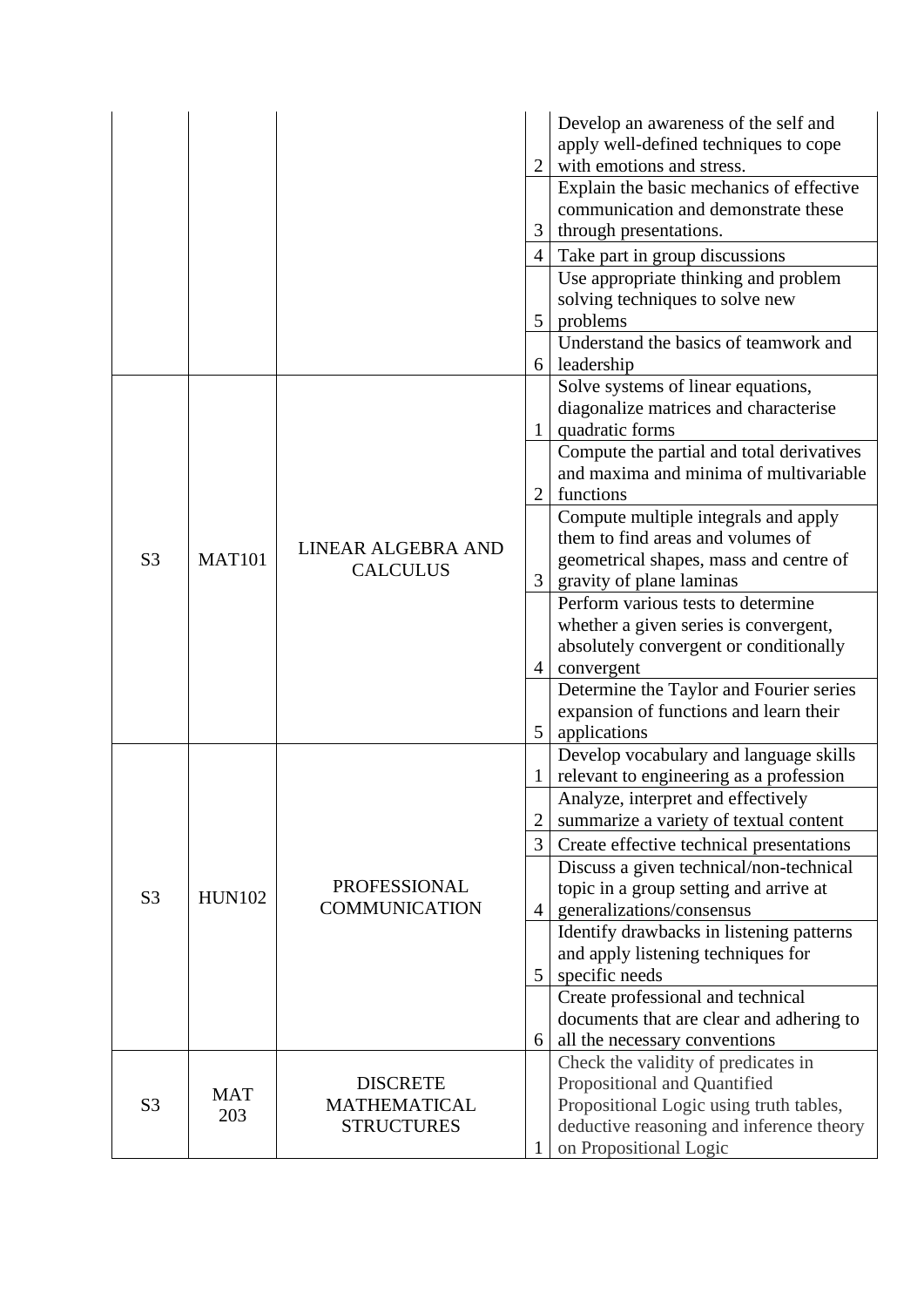|                |                |                            | 2              | Solve counting problems by applying the<br>elementary counting techniques - Rule of<br>Sum, Rule of Product, Permutation,<br>Combination, Binomial Theorem,<br>Pigeonhole<br>Principle and Principle of Inclusion and<br>Exclusion                         |
|----------------|----------------|----------------------------|----------------|------------------------------------------------------------------------------------------------------------------------------------------------------------------------------------------------------------------------------------------------------------|
|                |                |                            | $\mathfrak{Z}$ | Classify binary relations into various<br>types and illustrate an application for<br>each type. Illustrate an application for<br>Partially Ordered Sets and Complete<br>Lattices, in<br><b>Computer Science</b><br>of binary relation, in Computer Science |
|                |                |                            | 4              | <b>Explain Generating Functions and solve</b><br>First Order and Second Order Linear<br><b>Recurrence Relations with Constant</b><br>Coefficients                                                                                                          |
|                |                |                            | 5              | Illustrate the abstract algebraic systems -<br>Semigroups, Monoids, Groups,<br>Homomorphism and Isomorphism of<br>Monoids and Groups                                                                                                                       |
|                |                |                            |                |                                                                                                                                                                                                                                                            |
|                |                |                            |                |                                                                                                                                                                                                                                                            |
|                | <b>CST 201</b> | <b>DATA STRUCTURES</b>     |                | Design an algorithm for a computational<br>task and calculate the time/space<br>complexities of that algorithm                                                                                                                                             |
|                |                |                            | $\overline{2}$ | Identify the suitable data structure (array<br>or linked list) to represent a data item<br>required to be processed to solve a given<br>computational problem and write an<br>algorithm to find the solution of the<br>computational problem               |
| S <sub>3</sub> |                |                            | 3              | Write an algorithm to find the solution of<br>a computational problem by selecting an<br>appropriate data structure (binary<br>tree/graph) to represent a data item to be<br>processed                                                                     |
|                |                |                            | $\overline{4}$ | Store a given dataset using an<br>appropriate Hash Function to enable<br>efficient access of data in the given set                                                                                                                                         |
|                |                |                            | 5              | Select appropriate sorting algorithms to<br>be used in specific circumstances                                                                                                                                                                              |
|                |                |                            | 6              | Design and implement Data Structures<br>for solving real world problems<br>efficiently                                                                                                                                                                     |
| S <sub>3</sub> | <b>CST203</b>  | <b>LOGIC SYSTEM DESIGN</b> | 1              | Illustrate decimal, binary, octal,<br>hexadecimal and BCD number systems,<br>perform conversions among them and do                                                                                                                                         |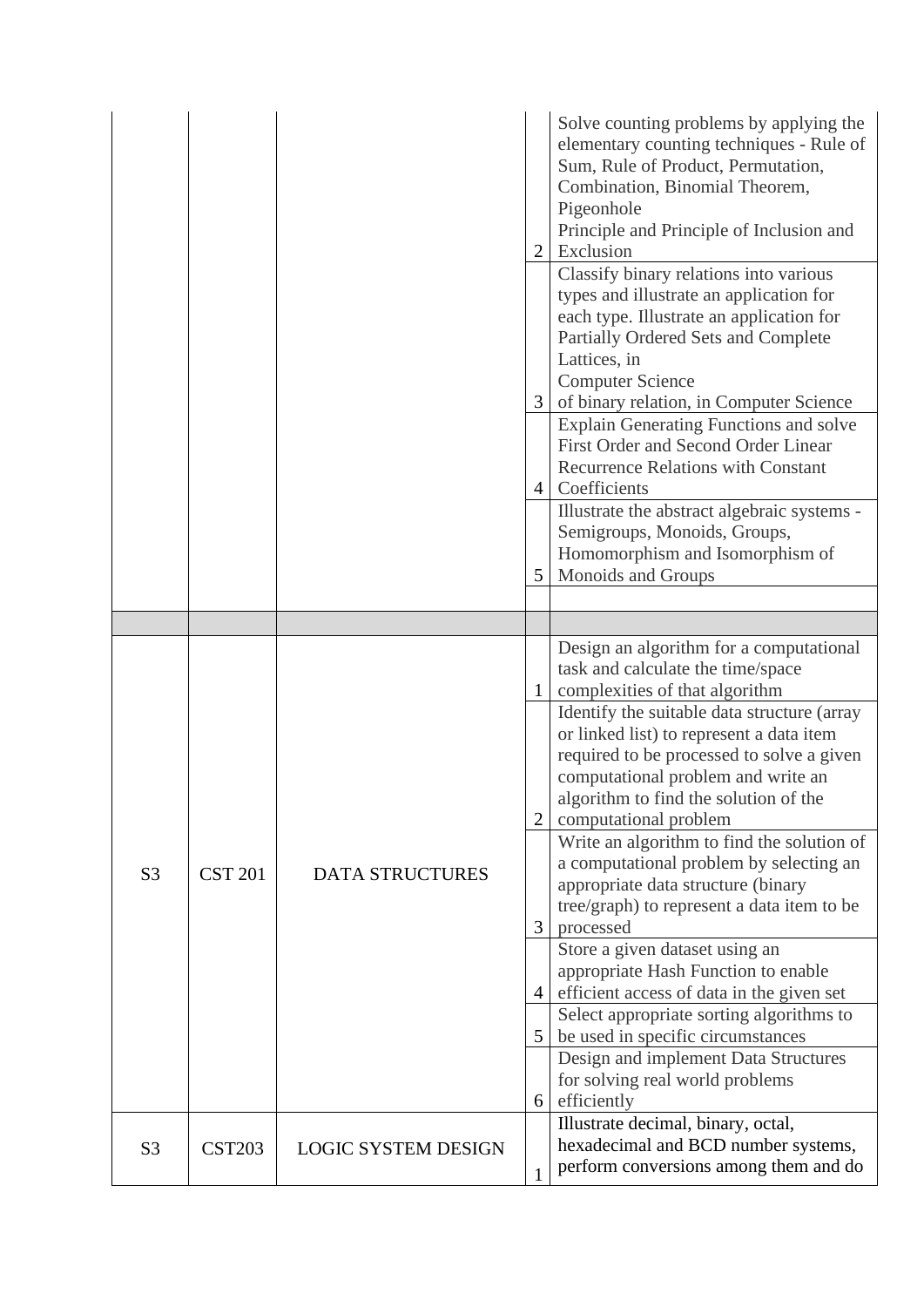|                |                |                                                            |                                               | the operations - complementation,<br>addition, subtraction, multiplication and<br>division on binary numbers                                                                                                                                                                                                                                                                                                                                                                                                                                                                                                                |
|----------------|----------------|------------------------------------------------------------|-----------------------------------------------|-----------------------------------------------------------------------------------------------------------------------------------------------------------------------------------------------------------------------------------------------------------------------------------------------------------------------------------------------------------------------------------------------------------------------------------------------------------------------------------------------------------------------------------------------------------------------------------------------------------------------------|
|                |                |                                                            | 2<br>3                                        | Simplify a given Boolean Function and<br>design a combinational circuit to<br>implement the simplified function using<br><b>Digital Logic Gates</b><br>Design combinational circuits - Adders,<br>Code Convertors, Decoders, Magnitude<br>Comparators, Parity Generator/Checker<br>and design the Programmable Logic<br>Devices - ROM and PLA.                                                                                                                                                                                                                                                                              |
|                |                |                                                            | $\overline{4}$<br>5                           | Design sequential circuits - Registers,<br><b>Counters and Shift Registers</b><br>Use algorithms to perform addition and<br>subtraction on binary, BCD and floating<br>point numbers                                                                                                                                                                                                                                                                                                                                                                                                                                        |
| S <sub>3</sub> | <b>CST205</b>  | <b>OBJECT ORIENTED</b><br>PROGRAMMING USING<br><b>JAVA</b> | $\mathbf{1}$<br>$\overline{2}$<br>3<br>4<br>5 | Write Java programs using the object<br>oriented concepts - classes, objects,<br>constructors, data hiding, inheritance and<br>polymorphism<br>Utilise datatypes, operators, control<br>statements, built in packages $\&$<br>interfaces, Input/Output Streams and<br>Files in Java to develop programs<br>Illustrate how robust programs can be<br>written in Java using exception handling<br>mechanism<br>Write application programs in Java using<br>multithreading and database connectivity<br>Write Graphical User Interface based<br>application programs by utilising event<br>handling features and Swing in Java |
| S <sub>3</sub> | <b>HUT 200</b> | PROFESSIONAL ETHICS                                        | 1<br>$\overline{2}$<br>3<br>4                 | Understand the core values that shape the<br>ethical behaviour of a professional.<br>Adopt a good character and follow an<br>ethical life.<br>Explain the role and responsibility in<br>technological development by keeping<br>personal ethics and legal ethics.<br>Solve moral and ethical problems<br>through exploration and assessment by<br>established experiments.<br>Apply the knowledge of human values<br>and social values to contemporary ethical                                                                                                                                                              |
|                |                |                                                            | 5<br>6                                        | values and global issues.                                                                                                                                                                                                                                                                                                                                                                                                                                                                                                                                                                                                   |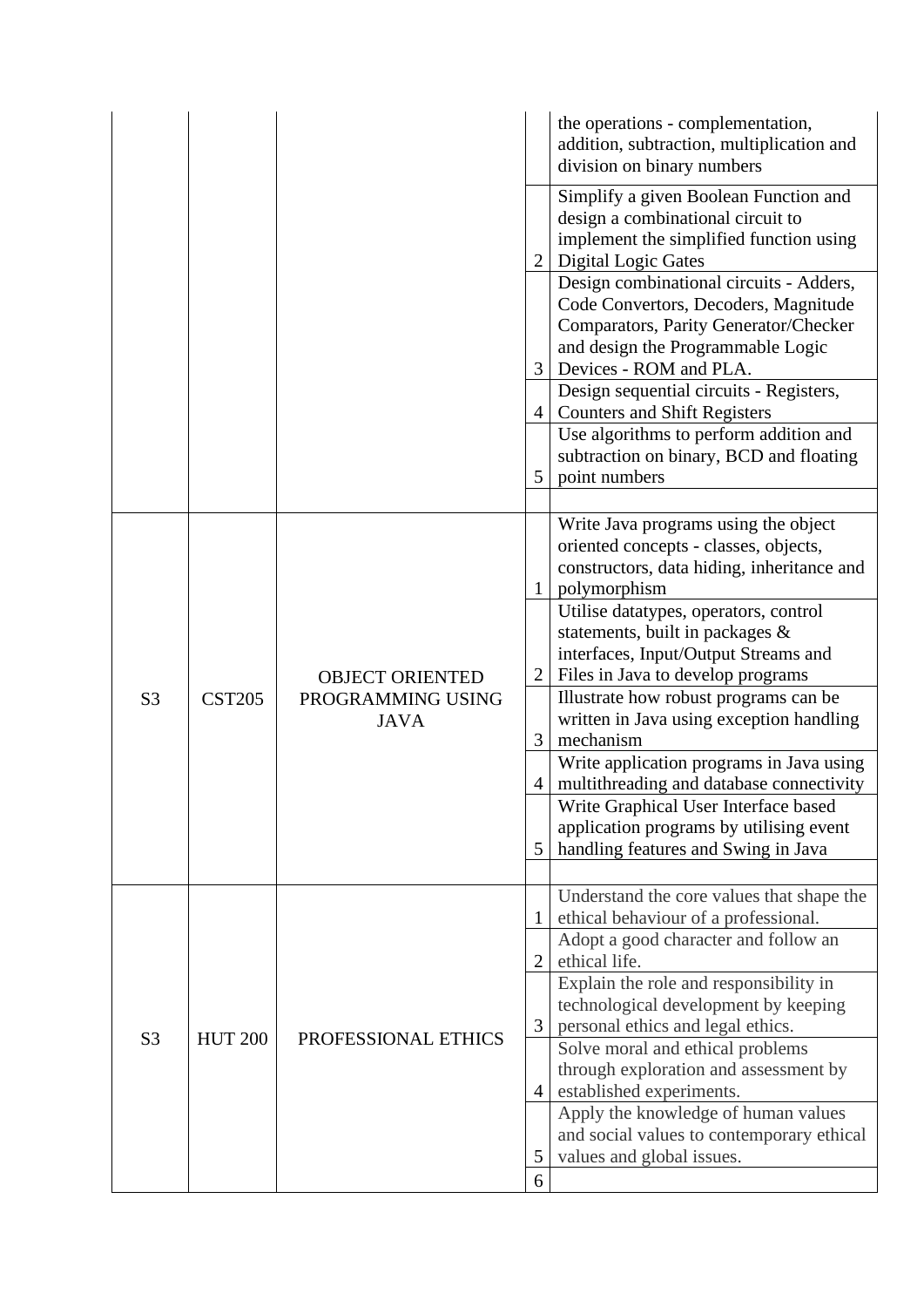| S <sub>3</sub> | <b>MCN201</b> | <b>SUSTAINABLE</b><br><b>ENGINEERING</b>  | 2<br>3<br>$\overline{4}$<br>5                      | Understand the relevance and the concept<br>of sustainability and the global initiatives<br>in this direction<br>Explain the different types of<br>environmental pollution problems and<br>their sustainable solutions<br>Discuss the environmental regulations<br>and standards<br>Outline the concepts related to<br>conventional and non-conventional<br>energy<br>Demonstrate the broad perspective of<br>sustainable practices by utilizing<br>engineering knowledge and principles                                                                                                                                                                                                         |
|----------------|---------------|-------------------------------------------|----------------------------------------------------|--------------------------------------------------------------------------------------------------------------------------------------------------------------------------------------------------------------------------------------------------------------------------------------------------------------------------------------------------------------------------------------------------------------------------------------------------------------------------------------------------------------------------------------------------------------------------------------------------------------------------------------------------------------------------------------------------|
|                |               |                                           |                                                    |                                                                                                                                                                                                                                                                                                                                                                                                                                                                                                                                                                                                                                                                                                  |
| S <sub>3</sub> | <b>CSL201</b> | <b>DATA STRUCTURES LAB</b>                | 1<br>2<br>3<br>$\overline{4}$<br>6                 | Write a time/space efficient program<br>using arrays/linked lists/trees/graphs to<br>provide necessary functionalities meeting<br>a given set of user requirements<br>Write a time/space efficient program to<br>sort a list of records based on a given key<br>in the record<br>Examine a given Data Structure to<br>determine its space complexity and time<br>complexities of operations on it<br>Design and implement an efficient data<br>structure to represent given data<br>Write a time/space efficient program to<br>convert an arithmetic expression from<br>one notation to another<br>Write a program using linked lists to<br>simulate Memory Allocation and<br>Garbage Collection |
| S <sub>3</sub> | <b>CSL203</b> | <b>OBJECT ORIENTED</b><br>PROGRAMMING LAB | $\mathbf{1}$<br>$\overline{2}$<br>3<br>4<br>5<br>6 | Implement the object oriented concepts<br>Implement programs in Java which uses<br>datatypes, operators, control statements,<br>built in packages and interfaces,<br>Input/Output streams and Files<br>Implement robust application programs<br>in Java using exception handling<br>Implement application programs in Java<br>using multithreading and database<br>connectivity<br><b>Implement Graphical User Interface</b><br>based application programs by utilizing<br>event handling features and Swing in<br>Java                                                                                                                                                                          |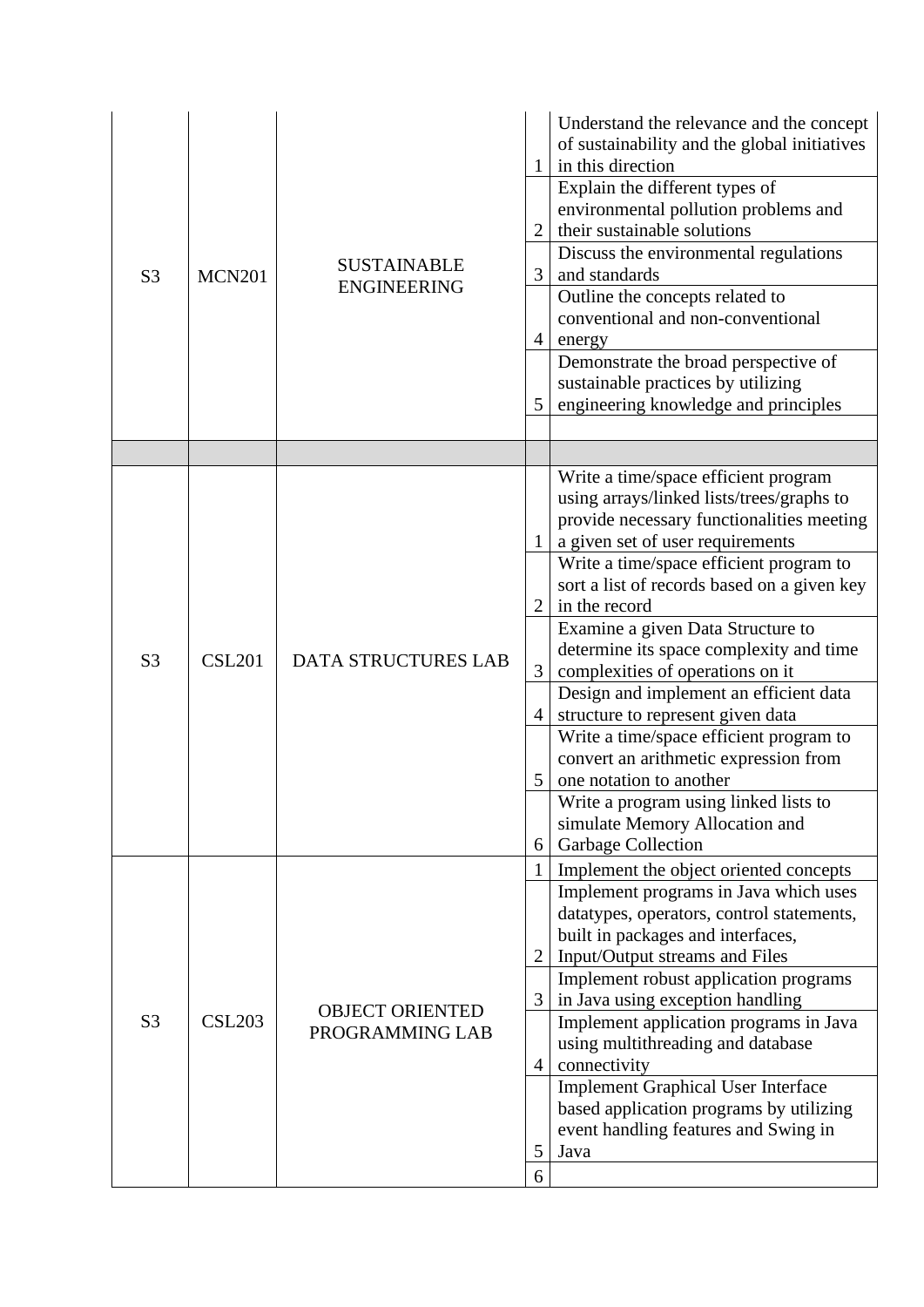| S <sub>4</sub> | <b>MAT206</b> | <b>GRAPH THEORY</b>                                        | 1<br>$\overline{3}$<br>$\overline{4}$<br>5 | Understand the basic concept in graph<br>theory<br>Formulate and prove fundamental<br>theorems on Eulerian graphs and<br>Hamiltonian graphs<br>Apply theorems and algorithms on trees<br>Understand planar graph and its<br>properties and detect planarity of a given<br>graph<br>Demonstrate the knowledge of<br>fundamental concepts in matrix<br>representaion of graphs and coloring<br>problems.                                                                                                                                                                                                                                                                                                                                                                                                            |
|----------------|---------------|------------------------------------------------------------|--------------------------------------------|-------------------------------------------------------------------------------------------------------------------------------------------------------------------------------------------------------------------------------------------------------------------------------------------------------------------------------------------------------------------------------------------------------------------------------------------------------------------------------------------------------------------------------------------------------------------------------------------------------------------------------------------------------------------------------------------------------------------------------------------------------------------------------------------------------------------|
| <b>S4</b>      | <b>CST202</b> | <b>COMPUTER</b><br>ORGANISATION AND<br><b>ARCHITECTURE</b> | $\mathbf{1}$<br>2<br>3<br>4<br>6           | Recognize and express the relevance of<br>basic components, I/O organization and<br>pipelining schemes in a digital computer<br>(Cognitive knowledge: Understand<br>Explain the types of memory systems<br>and mapping functions used in memory<br>systems (Cognitive Knowledge Level:<br>Understand)<br>Demonstrate the control signals required<br>for the execution of a given instruction<br>(Cognitive Knowledge Level: Apply))<br>Illustrate the design of Arithmetic Logic<br>Unit and explain the usage of registers in<br>it (Cognitive Knowledge Level: Apply)<br>Explain the implementation aspects of<br>arithmetic algorithms in a digital<br>computer (Cognitive Knowledge<br>$5$ Level: Apply)<br>Develop the control logic for a given<br>arithmetic problem (Cognitive<br>Knowledge Level: Apply |
| S <sub>4</sub> | <b>CST204</b> | <b>DATABASE</b><br><b>MANAGEMENT SYSTEMS</b>               | 1<br>$\overline{2}$<br>3<br>4<br>5         | Summarize and exemplify fundamental<br>nature and characteristics of database<br>systems<br>Model real word scenarios given as<br>informal descriptions, using Entity<br>Relationship diagrams.<br>Model and design solutions for<br>efficiently representing and querying<br>data using relational model<br>Demonstrate the features of indexing and<br>hashing in database application<br>Discuss and compare the aspects of<br>Concurrency Control and Recovery in<br>Database systems                                                                                                                                                                                                                                                                                                                         |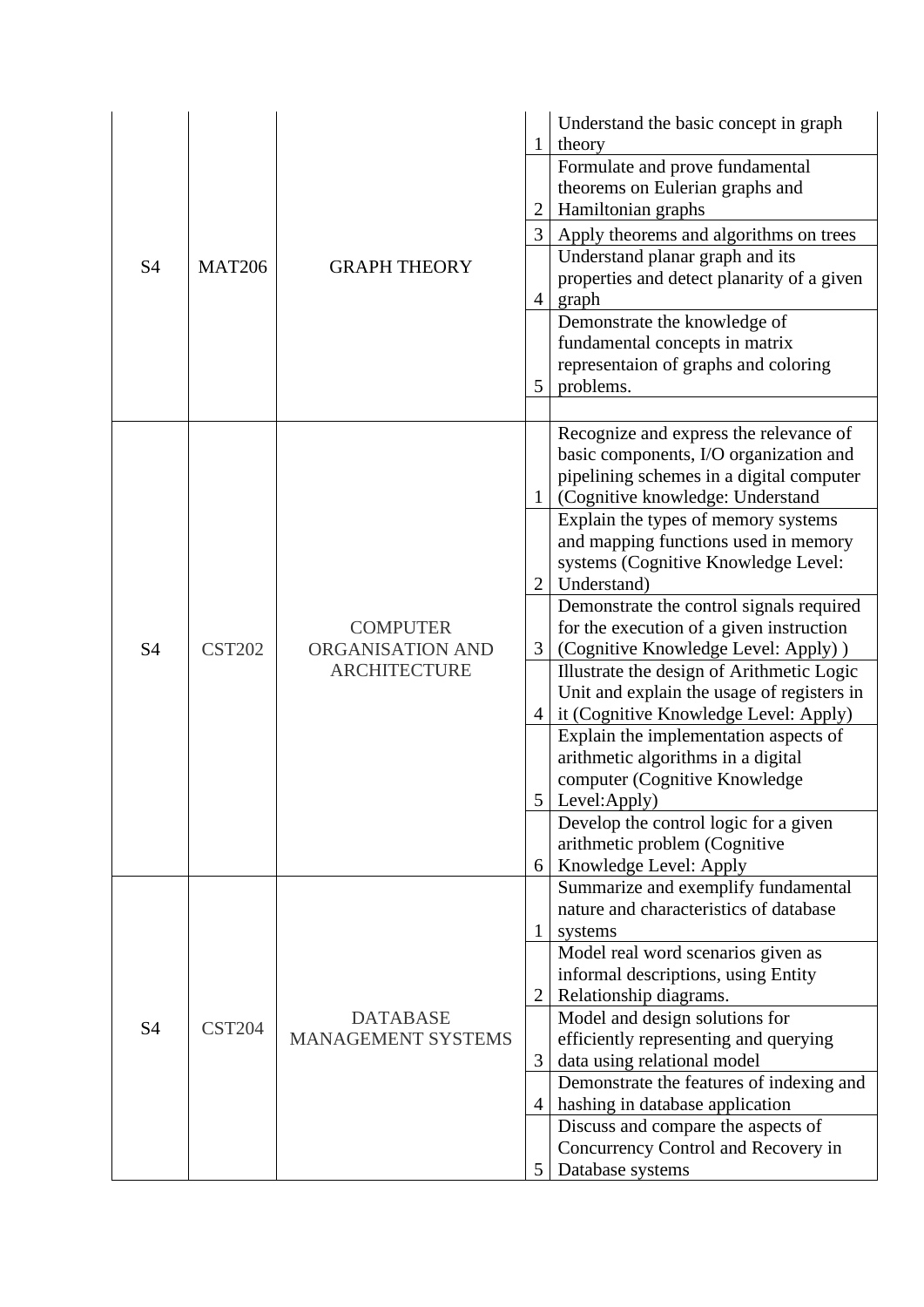|                |               |                              | 6              | Explain various types of nosql databases                           |
|----------------|---------------|------------------------------|----------------|--------------------------------------------------------------------|
|                |               |                              |                | Explain the different concepts and                                 |
|                |               |                              |                | principles involved in design                                      |
|                |               |                              | $\mathbf{1}$   | engineering.                                                       |
|                |               |                              | $\overline{2}$ | Apply design thinking while learning and<br>practicing engineering |
| S <sub>4</sub> | <b>EST200</b> | <b>DESIGN AND</b>            |                | Develop innovative, reliable, sustainable                          |
|                |               | <b>ENGINEERING</b>           |                | and economically viable designs                                    |
|                |               |                              | 3              | incorporating knowledge in engineering.                            |
|                |               |                              |                |                                                                    |
|                |               |                              |                |                                                                    |
|                |               |                              |                |                                                                    |
|                |               |                              |                | Explain the background of the present                              |
|                |               |                              |                | constitution of India and features.                                |
|                |               |                              | $\overline{2}$ | Utilize the fundamental rights and duties.                         |
|                |               |                              |                | Understand the working of the union                                |
|                |               |                              | 3              | executive, parliament and judiciary.                               |
| S4             | <b>MCN202</b> | <b>CONSTITUTION OF INDIA</b> |                | Understand the working of the state                                |
|                |               |                              | 4              | executive, legislature and judiciary                               |
|                |               |                              | 5              | Utilize the special provisions and<br>statutory institutions.      |
|                |               |                              |                | Show national and patriotic spirit as                              |
|                |               |                              | 6              | responsible citizens of the country                                |
|                |               |                              |                | Design and implement combinational                                 |
|                | <b>CSL202</b> |                              | 1              | logic circuits using Logic Gates                                   |
|                |               |                              |                | Realise various types of flip flops using                          |
|                |               |                              |                | gates.                                                             |
|                |               |                              | 3              | Design and implement counters.                                     |
|                |               |                              | 4              | Implement various type of shift registers                          |
| S <sub>4</sub> |               | <b>DIGITAL LAB</b>           |                | Simulate functioning of digital circuits                           |
|                |               |                              |                | using programs written in a Hardware                               |
|                |               |                              | 5              | <b>Description Language</b>                                        |
|                |               |                              |                | Function effectively as an individual and                          |
|                |               |                              |                | in a team to accomplish a given task of                            |
|                |               |                              |                | designing and implementing digital                                 |
|                |               |                              | 6              | circuits                                                           |
|                |               |                              | 1              | Iiiustrate the use of system calls in<br>operating systems         |
|                |               |                              |                | Implement process creation and                                     |
|                |               |                              |                | interprocess communicationand process                              |
|                |               |                              | $\overline{2}$ | synchronisation in operating systems                               |
|                |               | OPERATING SYSTEMS            |                | Implement FCFS, SJF, RR and priority                               |
| S <sub>4</sub> | <b>CSL204</b> | LAB                          | 3              | based CPU Scheduling algorithms                                    |
|                |               |                              |                | Iiiustrate the performance of FIFO,LRU                             |
|                |               |                              | 4              | and OPT page replacement algorithms                                |
|                |               |                              |                | Implement modules for deadlock                                     |
|                |               |                              |                | detection and deadlock avoidance in                                |
|                |               |                              | 5              | operating systems                                                  |